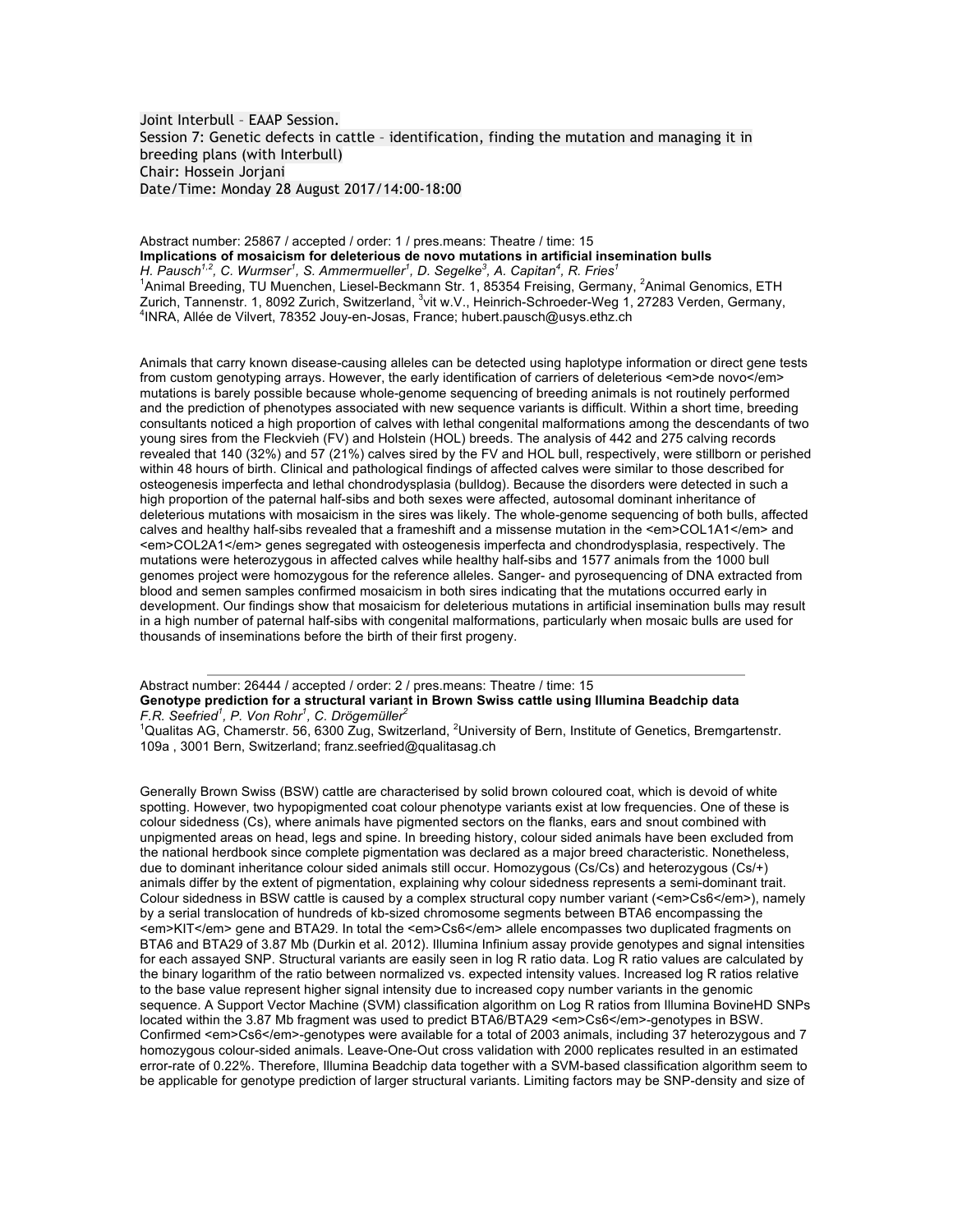the structural variant.

Abstract number: 27144 / accepted / order: 3 / pres.means: Theatre / time: 15 **Chasing deleterious recessives in Italian Holstein dairy cattle** *P. Ajmone Marsan<sup>1</sup> , M. Milanesi<sup>1</sup> , S. Capomaccio<sup>2</sup> , L. Colli<sup>1</sup> , S. Biffani<sup>3</sup> , J.T. Van Kaam<sup>4</sup> , R. Finocchiaro<sup>4</sup> , R.* 

*Negrini<sup>1</sup>, C.J. Rubin<sup>5</sup>, A. Nardone<sup>6</sup>, N.P.P. Maciotta<sup>7</sup>, J.L. Williams<sup>8</sup><br><sup>1</sup>Università Cattolica del Sacro Cuore, Zootechnics, Via Emilia Parmense 84, 29122 Piacenza, Italy, <sup>2</sup>Università* 

degli Studi di Perugia, Dipartimento Medicina Veterinaria, Via San Costanzo, 06123 Perugia, Italy, <sup>3</sup>Associazione Italiana Allevatori, Via Molini 36, Roma, Italy, <sup>4</sup>Anafi - Associazione Nazionale Allevatori Frisona Italiana, Via Bergamo, 26100 Cremona, Italy, <sup>5</sup>Science for Life Laboratory Uppsala, Uppsala University , Husargtan,, Uppsala, Sweden, <sup>6</sup>Universita della Tuscia, Department for innovation in biological, agro-food and forest systems (DIBAF), Via de Lellis, Viterbo, Italy, <sup>7</sup>Università degli studi di Sassari, Dipartimento di Agraria, Via Enrico de Nicola,, Sassari, Italy, <sup>8</sup>University of Adelaide, School of Animal and Veterinary Sciences, Faculty of Sciences, Roseworthy, Roseworthy, Australia; paolo.ajmone@unicatt.it

Deleterious recessive variants have been searched in Italian Holstein dairy cattle combining High Density SNP genotypes from more than 1000 progeny tested bulls and exome sequence data from 18 animals sampled from the extremes of the male and female fertility effective daughter performance deregressed proof (EDP) distribution. SNP data were used to identify high linkage disequilibrium haplotype blocks. Haplotypes significantly lacking one class of homozygotes, compared to HWE expectation were classified as Homozygous Haplotype Deficient (HHD). In parallel, variants with a putative deleterious effect were identified from exome data. Candidate deleterious variants mapping within HHD were identified and further investigated in silico to assess their conservation across vertebrates and gene function. Thirteen candidate deleterious variants resided in nucleotides or genomic regions highly conserved across vertebrates and occurred in genes functionally linked to fertility or defects in mouse and human. These are pursued as candidates to influence fertility and fitness in Italian Holstein animals and are being validated to evaluate their use in genome-informed breeding programs.

Abstract number: 26808 / accepted / order: 4 / pres.means: Theatre / time: 15 **Reverse genetics to describe a recessive defect in different breeds**

C. Grohs<sup>1</sup>, P. Michot<sup>2</sup>, S. Chahory<sup>3</sup>, M.C. Deloche<sup>2</sup>, S. Barbey<sup>4</sup>, M. Boussaha<sup>1</sup>, C. Danchin-Burge<sup>5</sup>, S. Fritz<sup>2</sup>, D. *Boichard<sup>1</sup> , A. Capitan<sup>2</sup>*

<sup>1</sup>GABI, INRA, AgroParisTech, Université Paris Saclay, 78350 JOUY-EN-JOSAS, France, <sup>2</sup>Allice, 149 rue de Bercy, 75595 Paris, France, <sup>3</sup>ENVA, Université Paris-Est, Ophtalmology, 7 Avenue du Général de Gaulle, 94704 Maisons-Alfort, France, <sup>4</sup>INRA, Domaine Expérimental du Pin, 61310 Exmes, France, <sup>5</sup>Idele, 149 rue de Bercy, 75595 Paris, France; cecile.grohs@inra.fr

Cattle breeds have a narrow genetic basis favoring emergences of recessive defects. In recent years, detection of cases by dedicated observatories (e.g. ONAB in France) combined with homozygosity mapping based on high density SNP genotyping data have proven to be efficient tools, leading to the characterization of more than 130 genetic defects in cattle. However, considering that more than 4900 defects have been identified in human, this might be only the tip of the iceberg. Indeed, this approach relies on the observation of affected animals with distinctive symptoms, and mutations resulting in non-specific symptoms or symptoms with little economic importance are likely to be missed. The increasing availability of whole-genome sequences has opened new research avenues such as reverse genetics for the identification of mutations impacting animal's health. Recently, using this top-down strategy, we described 2489 putative deleterious mutations in 1923 genes, segregating at a minimal frequency of 5 % in at least one of 15 breeds studied. The genes observed to be enriched in this study were mainly associated with nervous, visual and auditory systems, suggesting that those genes have not been taken into account for production purposes. Among them, we identified an ancestral deleterious variant in retinitis pigmentosa-1 (RP1) gene causing progressive retinal degeneration in several breeds. ONAB used the wellestablished and motivated network of partners to investigate the phenotypic consequences of the frameshift candidate variant. Clinical and functional analysis were performed and permit us to validate the causal mutation. Large scale genotyping showed that the mutated variant is very frequent in Normande breed (27%) but also segregates in other breeds at lower frequency (1.5% in Holstein). The conserved sequence haplotype suggests that the mutation is around 3800 years old.

Abstract number: 26844 / accepted / order: 5 / pres.means: Theatre / time: 15 **Identification and management of recessive genetic defects in Belgian Blue beef cattle** *T. Druet<sup>1</sup> , A. Sartelet<sup>2</sup> , X. Hubin<sup>3</sup> , N. Tamma<sup>1</sup> , M. Georges<sup>1</sup> , C. Charlier<sup>1</sup>*

<sup>1</sup>Unit of Animal Genomics, GIGA-R, 11 avenue de l'Hôpital B34, 4000 Liège, Belgium, <sup>2</sup>Clinical Department of Production Animals, FARAH, Avenue de Cureghem 3, 4000 Liège, Belgium, <sup>3</sup>Association Wallonne de l'Elevage,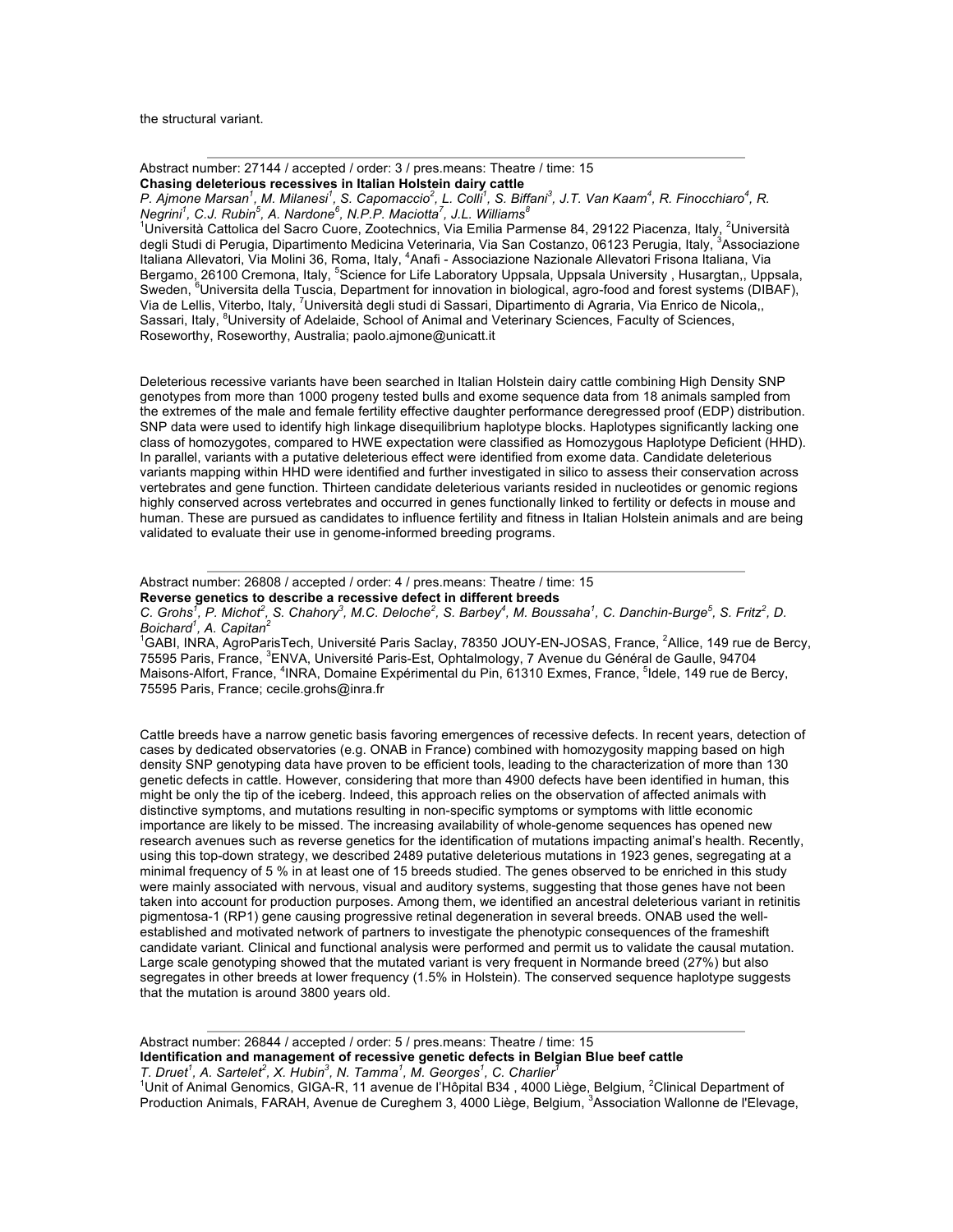Rue des Champs Elysées 4 , 5590 Ciney, Belgium; tom.druet@ulg.ac.be

The Belgian Blue cattle breed has been intensively selected for extreme muscular development, causing a reduction of its effective population size. Several outbursts of recessive genetic defects have been observed in recent years. With the availability of high-density SNP panels, the Unit of Animal Genomics developed highly effective mapping and identification methods. Causative variants for two recessive defects (congenital muscular dystonia 1 & 2) were identified in a early pilot study (2006) and five more subsequently (crooked tail syndrome, dwarfism, gingival hamartome, prolonged gestation, lethal arthrogryposis syndrome). To improve genome-wide association studies (GWAS), we developed a haplotype-based GLMM suited for binary trait, effective for different scenarii (recessive, dominance, heterogeneity) and robust to isolated misclassifications. Surprisingly, some of the defects segregated at high frequency in the population. Based on segregation analysis and GWAS for selected traits, we provided strong evidence that at least two recessive defects were under balancing selection. More recently, with the reduction of costs for whole genome sequencing, an alternative strategy based on reverse genetic screen was developed to identify defects and embryonic lethal variants. That strategy is particularly important for small populations where screens for depletion in homozygous haplotypes lack of power. Five putative embryonic lethal variants were validated by carrier by carrier crosses. Genetic tests were rapidly implemented and massively used by the breeders (only bulls free of all defects were selected). As a result, a desirable drastic reduction of calf peri-natal mortality was observed but this imposes new constraints affecting genetic diversity. Currently, tools are tested to reduce the risk of mating two carriers of the same recessive defect, either based on genotypes from bulls (sire, maternal grand-sires, etc.) or based on segregation analysis for cows. First results indicate that this can be done effectively.

Abstract number: 27171 / accepted / order: 6 / pres.means: Theatre / time: 30 **A review of bioinformatic methods to locate a new recessive mutation on the genome** *G.E. Pollott*

Royal Veterinary College, Royal College Street, London, NW1 0TU, United Kingdom; gpollott@rvc.ac.uk

The advent of a new recessive Mendelian condition can be critical if it is associated with a lethal or disease phenotype. Such a scenario has several challenges such as little information, few cases and a general fear amongst breeders that their breed will get a bad reputation if word gets out, causing a drop in prices for breeding stock. One might expect that the introduction of molecular genetic technologies would make the situation more tractable but, if the literature reports are anything to go by, this appears not to be the case. Two major contrasting bioinformatic approaches have been suggested to find the location of such novel recessive genetic diseases using molecular genetic markers. The first is based on the use of chi-squared tests (CST) at each marker location and the second utilises runs of homozygosity (ROH). Other candidate gene methods have been used in certain circumstances but this relies heavily on a well-annotated genome and some preliminary information on the likely candidate genes. Methods based on CST may be useful under certain circumstances but suffer from significant locations only being found when one allele segregates with the new mutation and is found at a relatively low allele frequency. Mutations in a ROH in both cases and controls will never be found by this method. There has been much debate about the efficacy of certain ROH methods. The most reliable seem to be those based on measuring ROH in cases using bp lengths and taking into account any similar ROH in controls. Phenotypic permutation allows some degree of probability to be attached to identified regions. Such methods are extendable from SNP to WGS approaches and only require ~10 cases and ~10 controls to detect the region containing the mutation. If this ROH method is used with NGS data there should not be any need for further resequencing to locate the exact position of the mutation. Apart from DNA quality control issues and reliance on a good reference genome these methods also critically depend on good phenotyping at the field level, which is not necessarily as accurate as geneticists would like. This presentation will use real examples to illustrate these methods.

Abstract number: 26388 / accepted / order: 7 / pres.means: Theatre / time: 15 **Managing lethal alleles using genomic optimum contribution selection**

*L. Hjortø<sup>1</sup> , J.R. Thomasen1,2, P. Berg1,3, M. Kargo1,4, M. Henryon5,6, H. Liu1 , A.C. Sørensen<sup>1</sup>* <sup>1</sup> Aarhus University, Department of Molecular Biology and Genetics, Blichers Allé 20, DK-8830, Denmark, <sup>2</sup> Viking Genetics, Ebeltoftvej 16, DK-8960 Randers SØ, Denmark, <sup>3</sup>NordGen Husdyr, Postboks 115, NO-1431 Ås, Norway,<br><sup>4</sup>Seges, Agro Food Park 15, DK-8200 Aarhus N, Denmark, <sup>5</sup>The University of Western Australia, School of Animal Biology, 35 Stirling Highway, CRAWLEY WA 6009, Australia, <sup>6</sup>Seges, Axeltorv 3, DK-1609 København V, Denmark; AChristian.Sorensen@mbg.au.dk

We tested the hypotheses that (i) culling animals that carry a recessive lethal allele reduces genetic gain when animals are truncation selected on genetic merit, and (ii) optimum-contribution selection (OCS) reduces the frequency of lethal alleles without reducing genetic gain. We tested these hypotheses by simulating rates of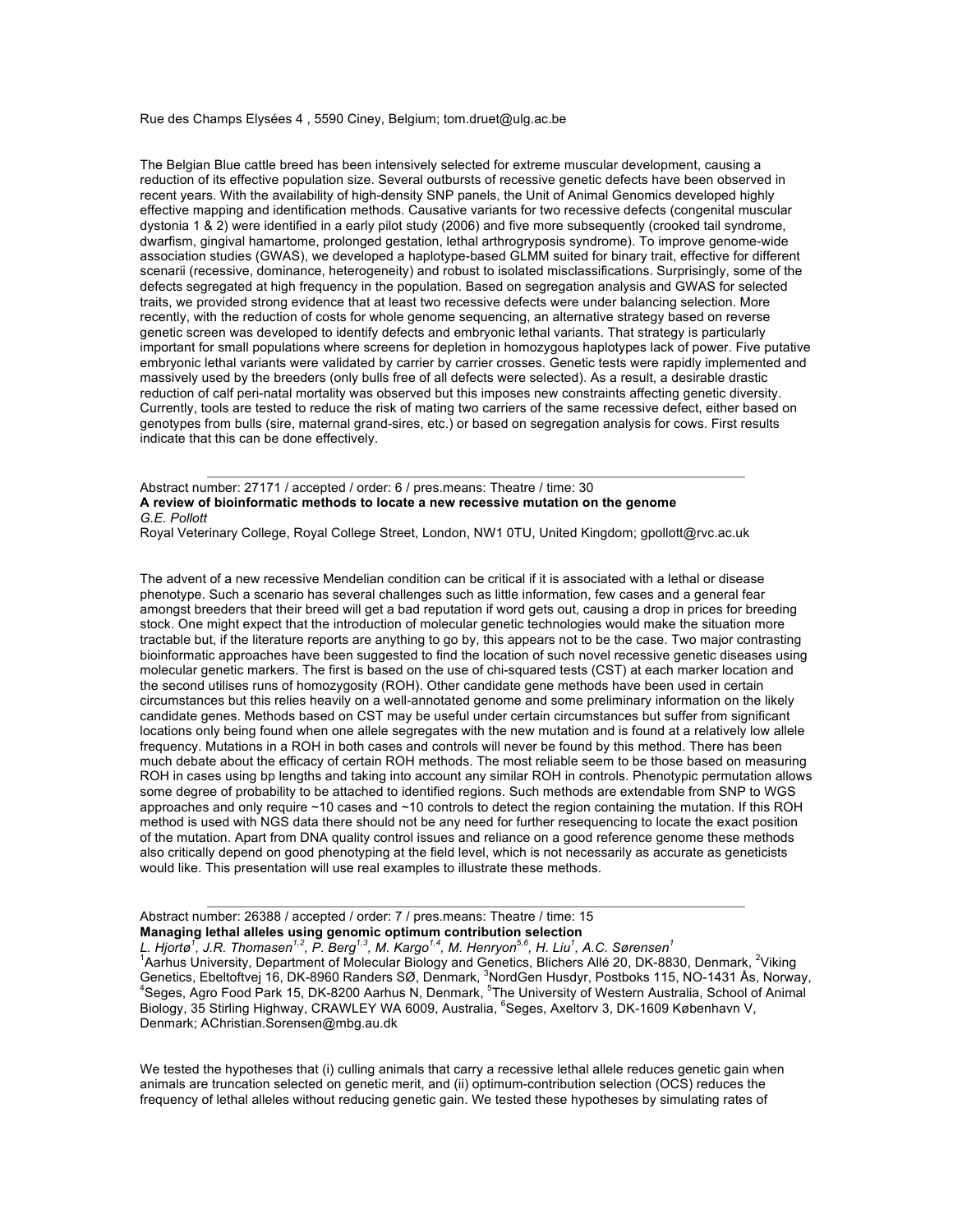genetic gain realized by three selection strategies that reduce the frequency of a single lethal allele: truncation selection, OCS penalising average-genetic relationship based on pedigree information, and OCS penalising average relationship based on genomic information. In each strategy, carriers of the lethal allele were either culled or not culled prior to selection. The strategies were simulated at 1% rate of increase in identity-by-descent averaged across a 30 M genome. We simulated breeding schemes with 10 discrete generations of selection for a single trait with a heritability of 0.2. Only females were phenotyped, all animals were genotyped prior to selection, and genetic merit was predicted using GBLUP. We found that when selection was by truncation selection, culling carriers reduced initial genetic gain by up to 15% compared to no culling of carriers. Genetic gain in subsequent generations was unaffected by culling strategy. On the other hand, when selection was by OCS, culling carriers reduced the frequency of lethal alleles without reducing genetic gain. The reason was that culling carriers distorted the desired distribution of parental contributions in the remaining selection candidates. OCS was able to restore the desired genetic contributions in the selected animals. Truncation selection did not have this tidying function and allowed the distorted distribution to persist. This implies that OCS should be used in breeding schemes, where carriers of lethal alleles are culled prior to selection.

## Abstract number: 26618 / accepted / order: 8 / pres.means: Theatre / time: 15 **Using a MQTL matrix to test for pleiotropic effects of Mendelian trait loci on quantitative traits.**  *C. Scheper, S. König*

Justus-Liebig-University Gießen, Ludwigstr. 21b, 35390 Gießen, Germany; carsten.scheper@agrar.uni-giessen.de

Genotypes for Mendelian trait loci can be used to set up a MQTL relationship matrix to enhance variance component estimations. The approach allows to test for pleiotropic QTL-effects of favorable Mendelian traits (e.g. polledness in cattle) or Mendelian inherited detrimental genetic disorders on quantitative traits. The present study aimed on i) the validation of a MQTL matrix approach to test for pleiotropic QTL-effects of Mendelian trait loci via simulation, and ii) the application of this approach to real data, i.e. considering pleiotropic QTL-effects of the polled locus on quantitative production and reproduction traits. Via stochastic simulations, a Mendelian trait locus with a pleiotropic QTL-effect on a simulated quantitative trait was generated. The MQTL matrix approach successfully detected the simulated pleiotropic QTL-effects using bivariate models, but with the tendency for slight overestimation of QTL-effects. The real data considered 48,046 test day and 3,834 calving and insemination records from 1,746 German Simmental cows kept in 12 herds. The pedigree traced back to five generations, and included 8,624 animals with known polled pheno- or genotypes. The MQTL matrix was constructed considering reliable reconstructed polled marker genotypes. Results for model comparisons based on likelihood values indicated generally better model fits for bivariate models including the QTL-effects compared to base models without QTL-effects. For milk yield, fat percentage, somatic cell score, non-return-rate 56, days to first service and days open, the proportion of additive genetic variance explained by a QTL-effect of the polled locus was negligible. However, the QTL-effect of the polled locus explained 2.7% of the additive genetic variance for protein percentage, whereas the corresponding genetic correlation of -0.005 for MQTL matrix based random effects indicated no genetic antagonism. We conclude that the reported inferiority of polled animals in quantitative traits is not due to inevitable detrimental effects of the polled locus. Furthermore, the presented approach allows for further integration of polledness in present breeding goals using estimated (co)variance components in selection indexes.

Abstract number: 26907 / accepted / order: 9 / pres.means: Theatre / time: 15 **Bovine Genetic Disease and Trait Frequencies in Ireland: >85 causative alleles in >1M animals** *M.C. Mcclure<sup>1</sup> , P. Flynn<sup>2</sup> , R. Weld<sup>2</sup> , T. Pabiou<sup>1</sup> , M. Mullen<sup>3</sup> , J.F. Kearney<sup>1</sup> , J. Mcclure<sup>1</sup>* <sup>1</sup>Irish Cattle Breeding Federation, Bandon, Cork, Ireland, <sup>2</sup> Weatherbys Ireland, Johnstown, Kildare, Ireland, 3<br>3 Athlone Institute of Technology, Athlone, Westmeeth, Ireland; muscluse@ichf.com <sup>3</sup>Athlone Institute of Technology, Athlone, Westmeath, Ireland; mmcclure@icbf.com

On the International Dairy and Beef (IDB) custom Illumina bovine SNP chip we have included diagnostic probes for as many disease and trait causative alleles available. The current build, IDBv3, includes 238 diagnostic probes, of which 86 have been validated. Via multiple national Department of Agriculture, Food, and the Marine schemes over 1 million Irish cattle have now been genotyped and have had their data deposited in the ICBF database. These include AI sires, pedigree cattle, and a large number of commercial and crossbred animals. Most studies that report the allele frequencies in a breed or national population are only able to include data from AI or pedigree animals, a few are able to include a small amount of commercial animals. Given the size of our dataset we are able to show that the frequency of undesirable alleles is often lowest in the AI population, highest in the commercial population, and that the frequencies between them to be highly variable. This trend is understandable as traditionally only animals with a high economic value were tested for genetic diseases as their value, or sale price, offset the cost of multiple genetic diagnostic tests. By incorporating all of the causative alleles on the IDBv3 we are able to provide carrier status information for all animals tested, although some traits do require an additional royalty fee for individual reporting. By having the animal's genomic status known Ireland will be able to reduce its genetic disease risk by advising against carrier x carrier matings. To aid the farmers and advisors we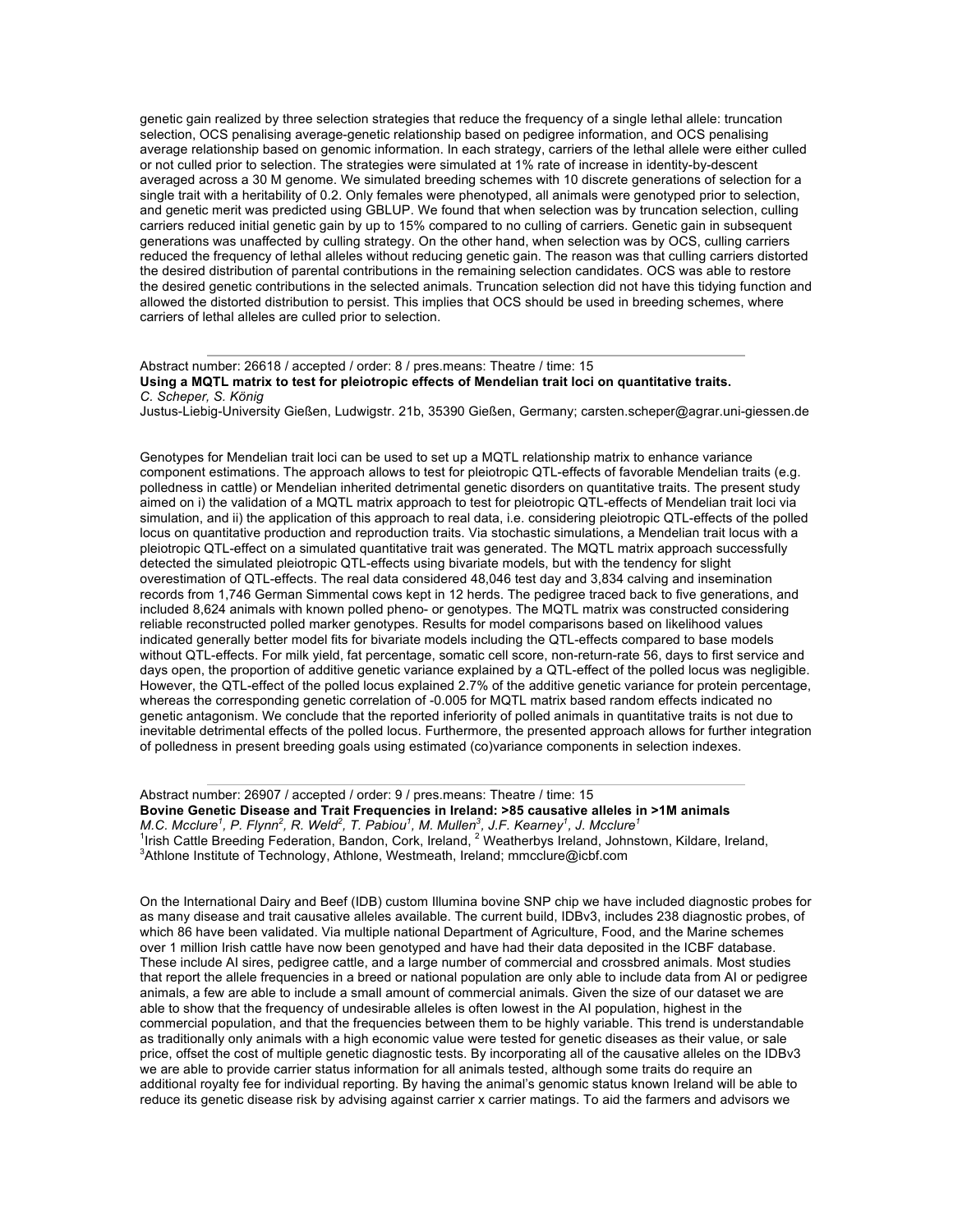also developed a booklet that describes each trait in plain language. The booklet lists known carrier ancestors, for example top AI sires, and pictures of affected animals when possible. For scientists we have developed a second booklet which expands on the first and include flanking DNA sequence, HSPC information, a more in depth trait description, and references. Both booklets are available via the ICBF website at https://www.icbf.com/wp/?page\_id=2170

Abstract number: 26774 / accepted / order: 10 / pres.means: Theatre / time: 30 **Management of Mendelian traits in breeding programs by gene editing** *J.B. Cole*

Agricultural Research Service, USDA, Animal Genomics and Improvement Laboratory, 10300 Baltimore Avenue, Beltsville, MD 20705-2350, USA; john.cole@ars.usda.gov

SNP genotypes have been used to identify several new recessive mutations that adversely affect fertility in dairy cattle, and to track conditions such as polled. Recent findings suggest that the use of sequential mate allocation strategies that account for increases in genomic inbreeding and the economic impact of affected matings result in faster allele frequency changes than those which do not. However, the effect of gene editing on selection programs also should be considered because it has the potential to dramatically change allele frequencies in livestock populations. Computer simulation was used to study the effect of clustered regularly interspaced short palindromic repeat, transcription activator-like effector nuclease, and zinc finger nuclease technologies for gene editing on dairy cattle breeding programs. A hypothetical technology with a perfect success rate was used to establish an upper limit on attainable progress, and a case with no editing served as a baseline for comparison. Technologies differed in the rate of success of gene editing, as well as the success rate of the embryo transfer step, based on literature estimates. Number of alleles edited was assumed to have no effect on success rate. The two scenarios evaluated considered only the horned locus, or 12 recessive alleles segregating in the US Holstein population. The top 1, 5, or 10 % of bulls were edited each generation, and either no cows or the top 1 % of cows were edited. Inefficient editing technologies produced less cumulative genetic gain and lower level of inbreeding than efficient ones. Gene editing was very effective at reducing the frequency of the horned haplotype (increasing the frequency of polled animals in the population), and allele frequencies of the 12 recessives segregating in the US Holstein population decreased faster with editing than without. These results suggest that gene editing can be an effective tool for reducing the frequency of harmful alleles or increasing the frequency of desirable alleles in a dairy cattle population even if only a small proportion of elite animals are modified. The source code for the simulation and scripts used to analyze the data are available on GitHub: https://github.com/wintermind/gene-editing.

Abstract number: 27290 / accepted / order: 11 / pres.means: Theatre / time: 30 **International registration and management of genetic defects: General discussion** *H. Jorjani*

Department of Animal Breeding & Genetics, Box 7023, 75007 Uppsala, Sweden; hossein.jorjani@slu.se

Discussing national and intrernational initiatives to standardize the nomenclature, register and manage the genetic defects.

Abstract number: 26852 / accepted / order: 12 / pres.means: Poster **APOB associated cholesterol deficiency in Holstein cattle is not a simple recessive disease** U. Schuler<sup>1</sup>, M. Berweger<sup>1</sup>, B. Gredler-Grandl<sup>1</sup>, S. Kunz<sup>1</sup>, S. Hofstetter<sup>2</sup>, T. Mock<sup>3</sup>, T. Mehinagic<sup>4</sup>, M. Stokar-*Regenscheit<sup>4</sup> , M. Meylan<sup>3</sup> , F. Schmitz-Hsu<sup>5</sup> , F.R. Seefried<sup>1</sup> , C. Drögemüller<sup>2</sup>* <sup>1</sup>Qualitas AG, Chamerstr. 56, 6300 Zug, Switzerland, <sup>2</sup>University of Bern, Institute of Genetics, Bremgartenstr. 109a, 3001 Bern, Switzerland, <sup>3</sup>University of Bern, Clinic for Ruminants, Bremgartenstr. 109a, 3001 Bern, Switzerland, <sup>4</sup>University of Bern, Institute of Animal Pathology, Längasstr. 122, 3012 Bern, Switzerland, 500 millioners and 500 millioners and 500 millioners and 500 millioners and 500 millioners and 500 millioners and 5 Swissgenetics, Meielenfeldweg 12, 3052 Zollikofen, Switzerland; urs.schuler@qualitasag.ch

Cholesterol deficiency (CD) has been reported for the first time in 2015 as a new recessive inherited genetic defect in Holstein cattle. It was initially mapped on BTA11 and subsequently a causative loss of function mutation in <em>APOB</em> was identified by whole genome sequencing. Affected homozygous mutant calves showed poor development, intermittent diarrhea and hypocholesterolemia. Usually heterozygous carriers did not show any clinical signs of maldigestion but had in general lower cholesterol and lipoprotein concentrations, suggesting a codominant effect of the <em>APOB</em> mutation on lipid homeostasis. In the meantime we collected 15 CD affected animals heterozygous for the <em>APOB</em> mutation indicating a more complex inheritance compatible with a dominant disease with incomplete penetrance. We have also analysed possible effects on additional traits and used routine phenotypes and official models from Swiss Holstein genetic evaluation for fertility,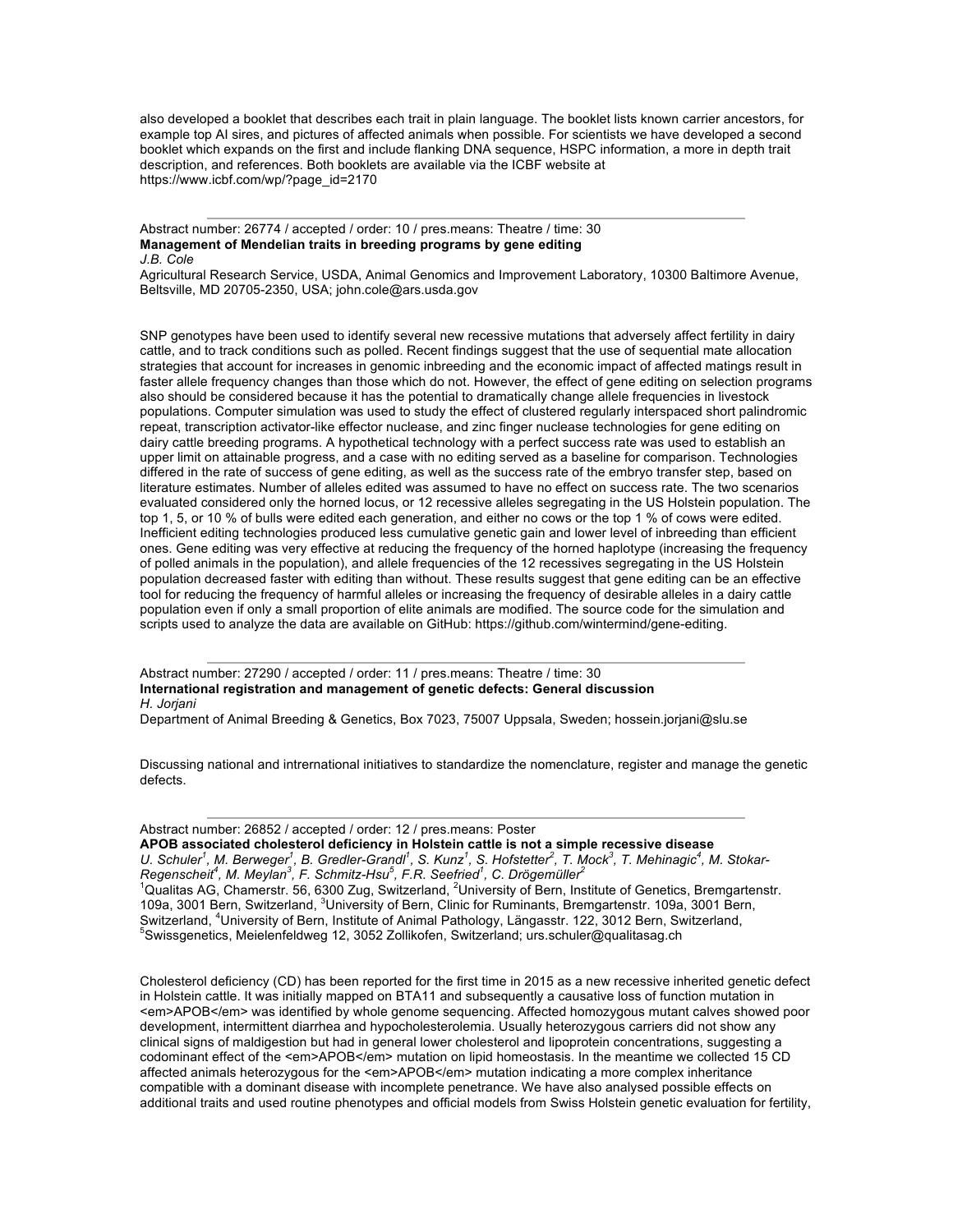birth, conformation and beef traits. A fixed effect decoding the risk status for CD-homozygosity was fitted in genetic evaluation models. Since dams are usually not genotyped, nine subclasses were defined for three possible conditions of each sire / maternal grandsire status. Interestingly, effects were found on non-return rate and on interval from first to last insemination in both, heifers and cows. Furthermore, negative effects on birth weight and stillbirth could be identified whereas effects on beef traits have not been detected. In conclusion, as beyond malabsorption of dietary lipids, deleterious effects of <em>APOB</em> deficiency can be expected on hepatic lipid metabolism, steroid biosynthesis, and cell membrane function. Therefore the <em>APOB</em> mutation may also explain unspecific symptoms of reduced fertility.

## Abstract number: 26814 / accepted / order: 13 / pres.means: Poster **Associations between a causal mutation for Mulefoot and production traits in Holstein Friesian cows** *M.P. Mullen<sup>1</sup> , J. Mcclure<sup>2</sup> , F. Kearney<sup>2</sup> , M. Mcclure<sup>2</sup>*

<sup>1</sup>Bioscience Research Institute, Athlone Institute of Technology, Athlone, Co. Westmeath, Ireland, <sup>2</sup>Irish Cattle Breeding Federation, Highfield road, Bandon, Co. Cork, Ireland; mmullen@ait.ie

The impact of causal mutations with undesirable effects on animal growth and development are of particular interest to the livestock breeding industry. In dairy cattle, a doublet substitution mutation (NG1621KC) in <em>LRP4 </em>is attributed to the fusion or non-division of the functional digits of the hoof, termed syndactyly or Mulefoot. The identification and exclusion of Mulefoot carriers from breeding is a desirable goal, however, strategic mating may be considered in the case of otherwise high genetic merit animals. Estimation of the possible pleiotropic effects of such mutations would enable more informed strategic mating decisions. The objective therefore of this study was to estimate the effects of the NG1621KC causal mutation for Mulefoot in <em>LRP4 </em>on milk, fertility, carcass and health traits (n=16) in dairy cows in Ireland. Genotypes and phenotypes on 10,707 dairy cows were obtained through the Irish cattle breeding federation (ICBF). Phenotypes were expressed as predicted transmitting abilities (PTAs). PTAs were deregressed following the removal of parental contributions. Only animals with an adjusted reliability of >10% were included in the analysis which included n=6876, 1198, 264, 4566, 8564, 152, 2280, 3194, 518, 360, 1374, 5747 cows for milk traits (n=5), calving interval, survival, gestation length, calf mortality, maternal calving difficulty, carcass weight, carcass conformation, carcass fat, cull cow weight, and somatic cell score, respectively. The association between NG1621KC and deregressed PTAs were analysed in ASREML using a weighted mixed animal model. The NG1621KC mutation was associated with increased calving difficulty (3.41, s.e. 1.56, p<0.05) and decreased maternal calving difficulty (-4.24, s.e. 1.85, p<0.05), however, there was no association (p>0.05) identified with any of the other milk, carcass or health related traits examined. Assuming average genetic merit the results of this study provide no evidence to support the maintenance of carriers of the NG1621KC mutation on farm or in the national herd in relation to the production traits analysed.

Abstract number: 26910 / accepted / order: 14 / pres.means: Poster **Relationships between mutations responsible for Holstein Haplotype 1, 3 and 4 and Bovine Leukocyte A** *M. Mcclure<sup>1</sup> , J. Mcclure<sup>1</sup> , L. Ratcliffe<sup>2</sup> , J.F. Kearney<sup>1</sup> , M. Mullen<sup>2</sup>* <sup>1</sup>Irish Cattle Breeding Federation, bandon, cork, Ireland, <sup>2</sup>Athlone Institute of Technology, Bioscience Research

Institute, Athlone, Westmeath, Ireland; mmcclure@icbf.com

Identification of carriers of mutations with lethal effects in cattle populations enables more informed decision making by the farmer be it elimination from breeding stock or management through strategic mating schemes for high genetic merit carriers. In order to best advise farmers on the use of this information, estimation of the effects of these mutations on routinely recorded production traits in carrier animals is needed. Therefore, the objective of this study was to estimate if the mutations associated with HH1, 3, 4 or BLAD showed any evidence of effects across any production traits (milk, fertility, carcass and health traits (n=16)) in dairy cows. Genotypes and phenotypes (expressed as predicted transmitting abilities (PTAs)) on 10,707 dairy cows were obtained from the Irish Cattle Breeding Federation (ICBF) database. Only animals with an adjusted reliability of >10% were included in the analysis which included n=6876, 1198, 264, 4566, 8564, 152, 2280, 3194, 518, 360, 1374, 5747 cows for milk traits(n=5), calving interval, survival, gestation length, calf mortality, maternal calving difficulty, carcass weight, carcass conformation, carcass fat, cull cow weight, and somatic cell score, respectively. The association between each SNP and PTA (deregressed) was analysed in ASREML using weighted mixed animal models. BLAD carriers were associated with increased somatic cell score (p<0.05) and calf mortality (p<0.05), however, there was no association (p>0.05) with any of the other milk, fertility or carcass traits analysed in this study. No association (p>0.05) was observed between HH1 and any of the traits examined. Cows with a HH2 allele were associated (p<0.05) with decreased gestation length with no other effects identified. Cows with a HH3 allele were associated (p<0.05) with increased calving interval with no other effects observed. Unless carriers of either BLAD, HH1, HH3 or HH4 are of otherwise high genetic merit these results provide no evidence to support the maintenance of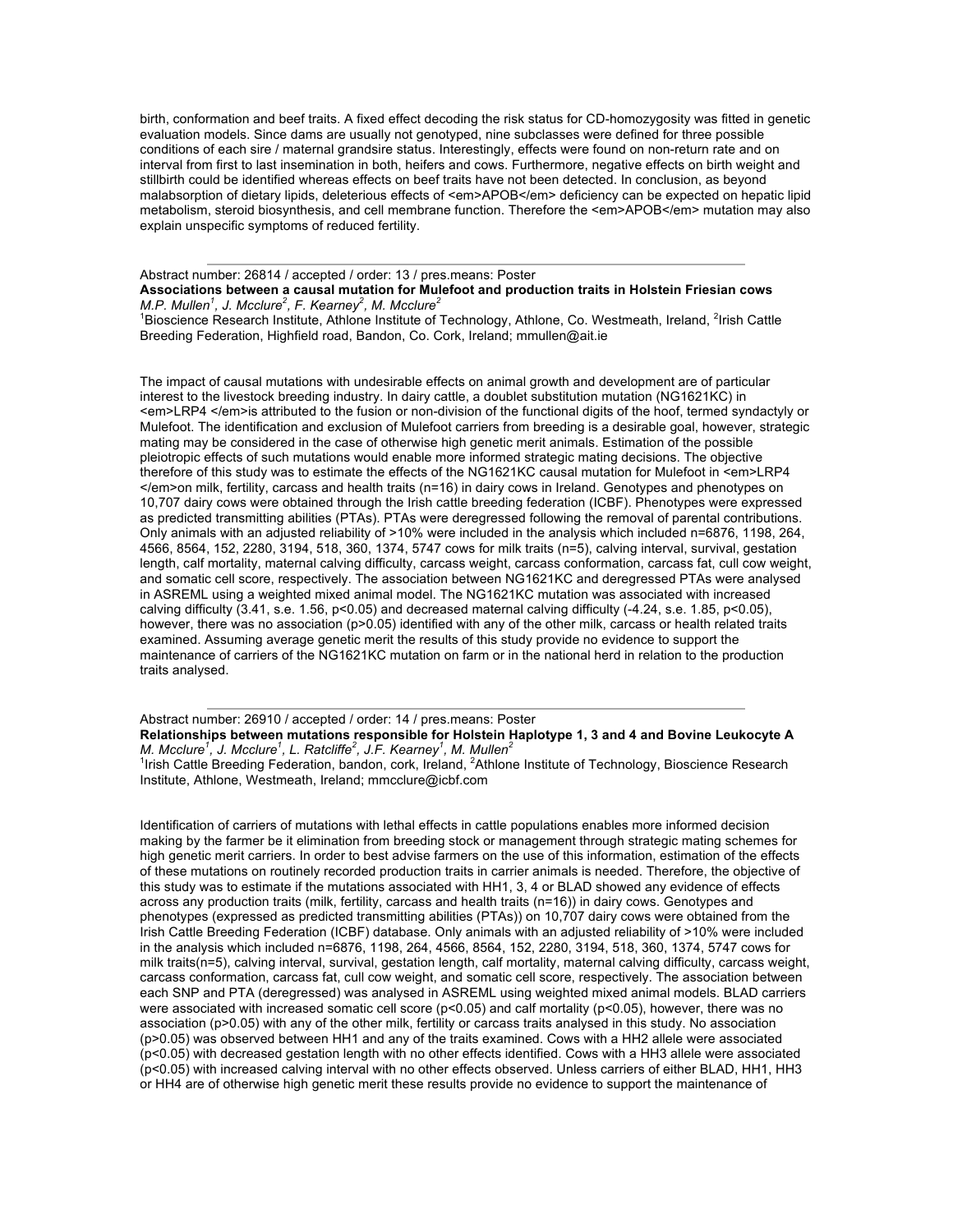carriers on farm or in the national herd.

Abstract number: 27032 / accepted / order: 15 / pres.means: Poster **A region on BTA5 is significantly associated with Brachygnathia inferior in dairy cattle** *C. Flury<sup>1</sup> , H. Signer-Hasler<sup>1</sup> , M. Frischknecht1,2, A. Lussi1 , F.R. Seefried<sup>2</sup> , C. Drögemüller<sup>3</sup>* <sup>1</sup>Bern University of Applied Sciences, School of Agricultural, Forest and Food Sciences HAFL, Länggasse 85, 3052 Zollikofen, Switzerland, <sup>2</sup>Qualitas AG, Chamerstrasse 56, 6300 Zug, Switzerland, <sup>3</sup>University of Bern, Institute of Genetics, Bremgartenstrasse 109a, 3001 Bern, Switzerland; christine.flury@bfh.ch

Brachygnathia inferior (BI) in cattle is considered as a heritable condition. However the mode of inheritance and underlying genes still remain unclear. Braunvieh cows being affected from BI are recognized during linear type classification in the first lactation and penalized in their overall type note. At 1.1.2014 104 living cows with BI were registered by Braunvieh Schweiz. Out of these, hair samples of 81 cows were collected and genotyped for the 80k-GGHDP. These genotypes were combined with 440 HD-genotypes from unaffected cows. After filtering data from 81 cases and 440 controls and 50'864 SNP were used in a genome wide association study. 17 SNP located in a 4.2 Mb interval on BTA5 were significantly associated with BI. The interval is positioned between 29.1 and 33.3 Mb and contains several genes. Subsequently runs of homozygosity (ROH) were calculated and their distribution was compared between cases and controls. More than 70% of the cases had SNP between 29.9 and 33.5Mb on BTA5 in a ROH, while the same holds only for less than 16% of the controls. For SNP on all other autosomes the deviations between the two groups were much less pronounced.

## Abstract number: 26755 / accepted / order: 16 / pres.means: Poster **Genetic basis of the intrauterine growth restriction (IUGR) in cattle** *K. Rutkowska, M. Lukaszewicz, J. Oprzadek*

Institute of Genetics and Animal Breeding of the Polish Academy of Sciences, Department of Animal Improvement, Postepu 36A, Jastrzebiec, 05-552 Magdalenka, Poland; k.rutkowska@ighz.pl

Foetal growth is a process which largely depends on sustainable communication between placenta, foetus and mother of the foetus. The aim of this paper is to demonstrate the actual state of the art about intrauterine growth restriction (IUGR) in cattle. IUGR remains a significant problem in animal agriculture. IUGR animals are often culled because of their increased susceptibility to the onset of pathology/disease, permanent impaired growth, and sub-optimal carcass quality. In cattle, 115kb deletion of the 3`end of the bovine non-protein coding MIMT1 gene, when inherited from the male parents, causes IUGR, late abortion and stillbirth. The deletion removes exons 3rd and 4th of the gene at 3`UTR. Mutation causes loss of MIMT1 expression in the brain and cotyledon in all carrier foetuses. This mutation for the first time was identified in offspring of Finnish Ayrshire bull – YN51. The semen of the YN51 bull was commercially used in 2006 and 2007 to artificially inseminate 1.900 Finnish Ayrshire cows. In offspring of YN51 bull late gestation abortions and stillbirth were observed. Cattle genetic model provides a powerful new resource and a unique opportunity to systematically investigate IUGR. Although cattle is not a standard model to investigate IUGR, however may be useful in examinating stillbirth in large mammalian organisms without any surgery or other invasive methods. This is the first time when was reported foeto-maternal specific regulation in the placenta of IUGR large animals. Described in the text state of knowledge about genetically conditioned IUGR in cattle indicate that the need for testing IUGR in animals still exists. Animal studies about IUGR will provide valuable knowledge to improve livestock management systems during the progression of pregnancy and to identify foetuses at risk. Molecular studies will be useful in increasing the number of live-born individuals what, in the future, will reduce production cost and improve welfare of animals.

Abstract number: 26725 / accepted / order: 17 / pres.means: Poster **Screening for missing homozygosity in a local Swiss dual purpose breed** *F.R. Seefried<sup>1</sup> , M. Berweger<sup>1</sup> , B. Gredler-Grandl<sup>1</sup> , S. Kunz<sup>1</sup> , C. Drögemüller<sup>2</sup>* <sup>1</sup>Qualitas AG, Chamerstr. 56, 6300 Zug, Switzerland, <sup>2</sup>University of Bern, Institute of Genetics, Bremgartenstr. 109a, 3001 Bern, Switzerland; franz.seefried@qualitasag.ch

However the population size of the autochthonous Swiss dual-purpose breed Original Braunvieh (OB) is rather small, genomic selection has been implemented. Therefore large-scale SNP genotype data became available and enables an identification of haplotypes with reduced or missing homozygosity that may harbour deleterious recessive mutations. Genome-wide scans for missing homozygosity were applied based on 1'379 animals genotyped at of at least 50K density level. Sliding window approach using windows sizes between 0.5 and 10 Mb was applied for inferring haplotypes. FImpute software was used for phasing, and expected numbers of homozygous animals were calculated assuming random mating. Phenotypes were taken from routine genetic